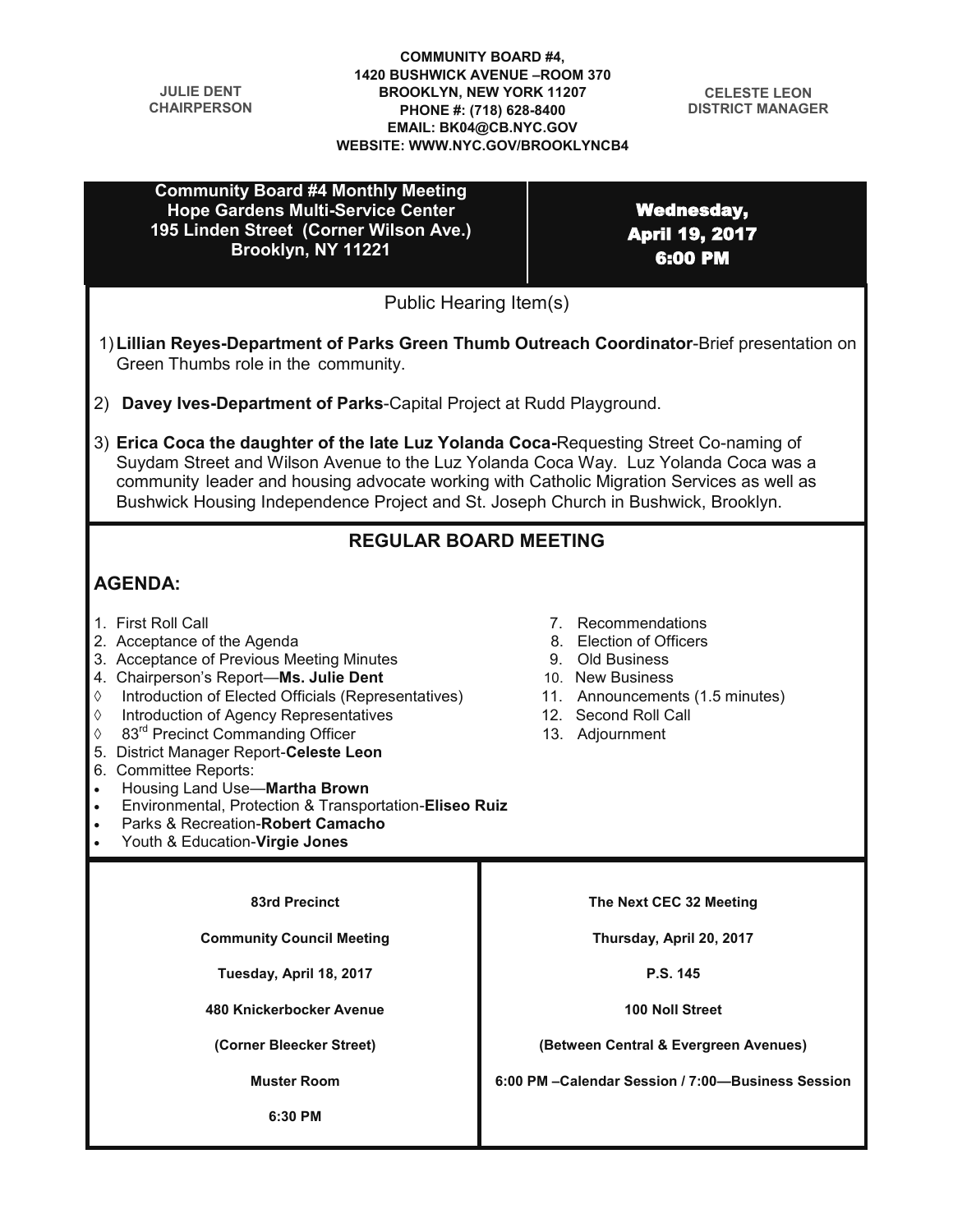# o AC

## **Community Board #4 Pg. 2**



## **M Line Myrtle Viaduct Shuttle Buses**

During the following weekends, M train service will be in operation from Essex Street in Manhattan to Myrtle Avenue -Broadway in Brooklyn. Shuttle buses will be in operation to serve customers at the following stations: Myrtle Avenue -Broadway, Central Avenue, Knickerbocker Avenue, Myrtle -Wyckoff Avenues, Seneca Avenue, Forest Avenue, Fresh Pond Road and Middle Village-Metropolitan Avenue. These shuttle buses will operate from 12:01 a.m. Saturday until 5:00 a.m. on Monday. The shuttle buses will be farefree and customers will be asked to hold their tickets for their transfer.

April 22-24; April 29-May 1; May 13-15; May 20-22; June 3 -5; June 17-19; June 24-26. MTA NYC Transit personnel will be present along the shuttle bus route to assist customers with their travel, and alternate service notices will be posted in all affected stations. In addition, customers should check the website at **www.mta.info** for service updates.

If you have any questions or concerns regarding this important preparatory work, please feel free to contact:

Andrew Inglesby-Assistant Director-Govt. and Community Relations, MTA NYC Transit, 2 Broadway, New York, NY 10004 Phone #: (646) 252-2658

#### **COLLEGE AT KINGSBOROUGH COLLEGE FOR SENIORS 60+ YEARS THIS IS A GREAT OPPORTUNITY FOR SENIORS TO ATTEND REGULAR COLLEGE CLASSES**.

My Turn offers a tuition-free college program (registration fee only) to New York State residents, 60 years or older to attend regular college, to keep learning, update present skills, or start a new career. College credits in a wide variety of courses – Art, Fashion, Literature, Health, Business and more on a beautiful campus. In addition, interesting lectures, discussion groups, trips, and community events. Please call the office.

Kingsborough Community College 2001 Oriental Blvd. Brooklyn, N.Y. 11235 Call (718) 368-5079 www.kbcc.cun.edu

#### **Y-MVP TEEN FITNESS CHALLENGE**

GET FIT. MAKE FRIENDS. HAVE FUN.

#### **WHAT IS Y-MVP?**

- Y-MVP is a FREE 8-week program that combines fun fitness activities with an interactive app
- Classes are led by a Y-MVP fitness coach once a week for 90 minutes
- Earn prizes for completing fitness missions
- Access to the fitness center during teen hours **WHY SHOULD YOU SIGN UP?**
- Use a really cool app to track your workouts
- Learn how to improve your fitness, strength and endurance
- Work out in a program uniquely designed for teens

 Level up and unlock a Y-MVP teen membership **WHO SHOULD SIGN UP?**

## Middle & High Schoolers

All levels of fitness welcome

**SIGN UP TODAY!**

**Next Class Starts April 20, 2017 Location: 1121 Bedford Ave (Monroe St & Gates Av)**

**Tuesdays 12Yrs-14Yrs Thursdays 15Yrs-17Yrs 3:30 P.M.—5:00 PM**

**GET ENGAGED: Tanya Jenkins TJenkins@ymcanyc.org 718-789-1497**

## **FDNY RECRUITMENT PARTNERSHIP**

**FDNY** wants to spread the news to residents citywide regarding the upcoming **Firefighter exam,** as part of the **current campaign to recruit a diverse pool of candidates. The upcoming exam offers potential applicants an opportunity for a career that matters, a career with great benefits and pay, and the chance to give back to the city, the exam is only given every 4-5 years.** 

To date, more than 100,000 people have expressed an interest in joining the **FDNY** because they agree a career of a lifetime starts here. Beginning April 5th the filing period for the Firefighter exam will open to individuals between the ages of 17 1/2/ and 28 years old. **FDNY** getting the word of the filing opening up through the distribution of **FDNY** social media links and other promotional materials, notably through the following #JoinFDNY, @JoinFDNY, **www.joinfdny.com**  and text JoinFDNY to 313131.

For follow up on any of the above activities, please feel free to contact **Sandra Sanchez at (718) 999-0827 or via email at sandra.sanchez@fdny.nyc.org.**